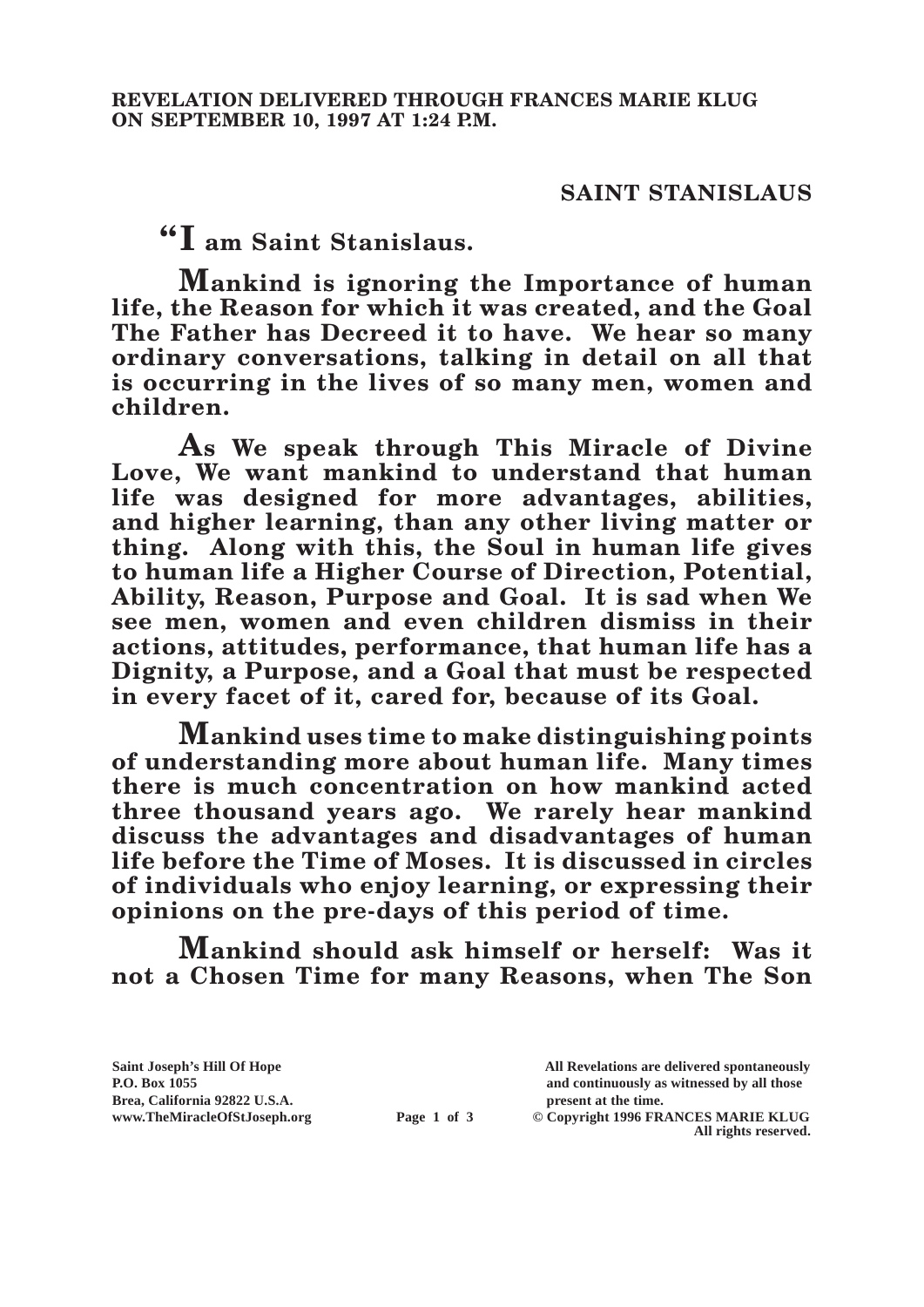**of God was presented to the world? This Factor, in logic, should encourage mankind to not just believe, but to rationalize that up to this point, mankind in many ways did not have the values, the standards that the Soul of every living human being needed to help the Soul return to God, a Saint.**

**Granted, perhaps a thousand years before the Time of Christ, the Time of Moses was of the utmost importance to all human beings. It was a time of Structure, Instruction; a time in which mankind was deliberately shown that mankind was different than all other living things, and had a Greater Purpose. The Father, at this time, gave to mankind not just Rules but Commands, to seek out in life the importance of morals, and to address immorality as negative to the Soul, reducing the Soul in so many ways to being a victim of the morals of the individual in which this Soul was present. This Time in the History of mankind, mentally elevated the human mind to what a Precious Gift human life was created for.**

**Mankind, in the time now, has in many ways transgressed, and obviously is ignoring what a Precious Divine Gift of Love human life is, and was created for. As We look at what is going on in the world, We see so much desecration, degradation, despicable violent rejection of obedience to God's Commandments. We hear mankind say: 'We live in a modern world. We live in a world of progress. We live in a world where We are looking to outer space.' Mankind has intellect and is proving it by so many great inventions, progress, that mankind never had before. The greatest progress mankind can reach** 

Brea, California 92822 U.S.A.<br>
www.TheMiracleOfStJoseph.org<br> **Page 2 of 3** © Copyright 1996 FR.

**Saint Joseph's Hill Of Hope All Revelations are delivered spontaneously P.O. Box 1055 and continuously as witnessed by all those** 

**Page 2 of 3** © Copyright 1996 FRANCES MARIE KLUG **All rights reserved.**